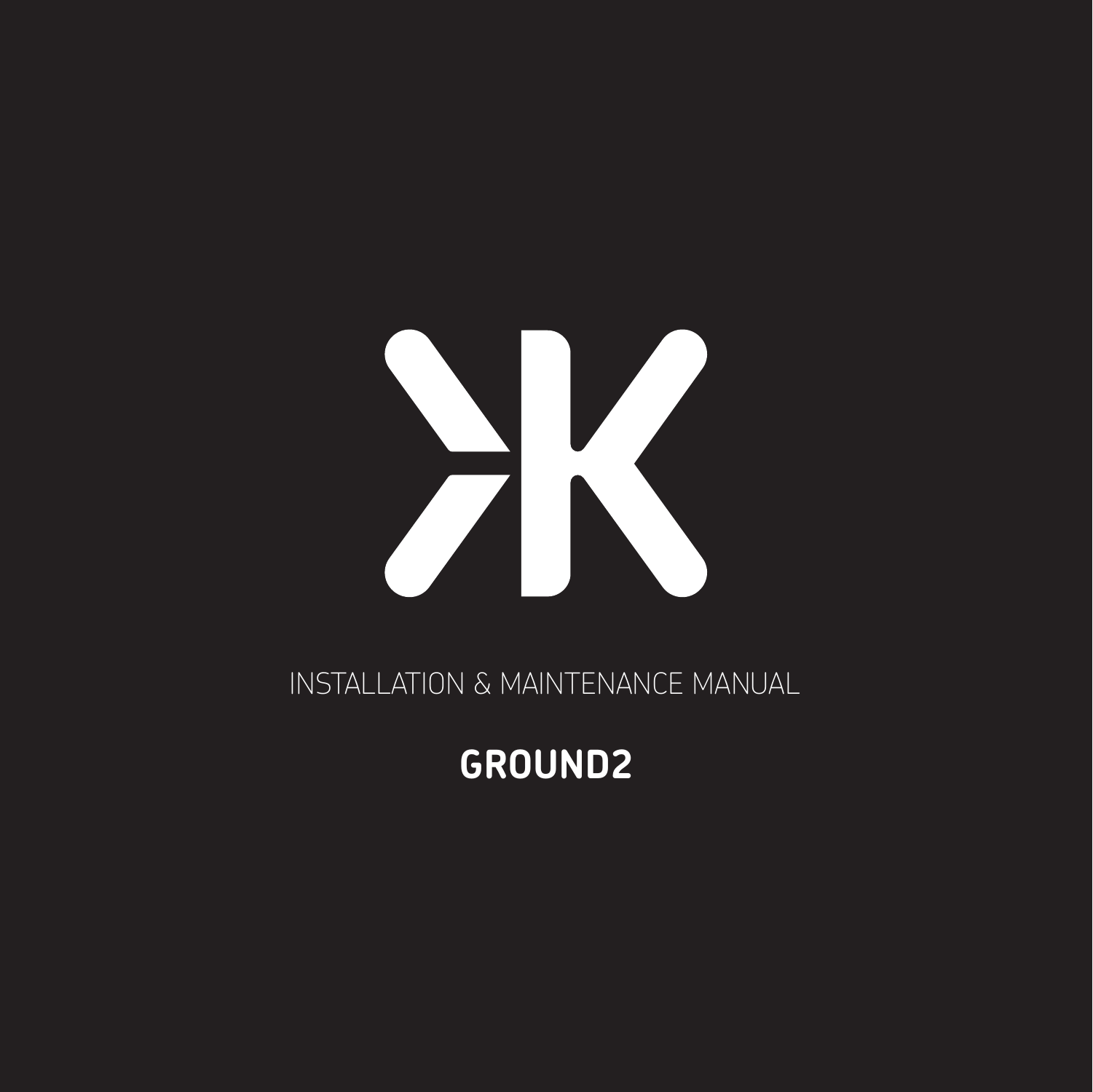## **GENERAL INSTRUCTIONS**

**These instructions should be read carefully and retained after installation by the end user for future reference and maintenance.**

**These instructions should be used to aid installation of the following product: GROUND2**

#### **SAFETY**

- This product must be installed in accordance with the latest edition of the IEE Wiring Regulations (BS7671) and current Building Regulations. If in any doubt, consult a qualified electrician
- Please isolate mains prior to installation or maintenance
- Check the total load on the circuit (including when this luminaire is fitted) does not exceed the rating of the circuit cable, fuse or circuit breaker
- Please note the IP (Ingress Protection) rating of this luminaire when deciding the location for installation
- This product is Class I and must be earthed
- This product series is IP65 rated

# **INSTALLATION**

- Provide power to the required point of installation (refer to BS7671 for correct cabling methods). Suitable IP rated junction boxes should be used where required
- Round cable should be used for the mains supply. The use of flat cable will cause water ingress to the fitting. The luminaire is supplied with an IP65 inline junction box allowing the termination of one 3-core flex up to 1.5mm2
- Using the baseplate as a template, mark the location for, and drill the fixing holes ensuring not to infringe with any gas / water pipes or electrical cables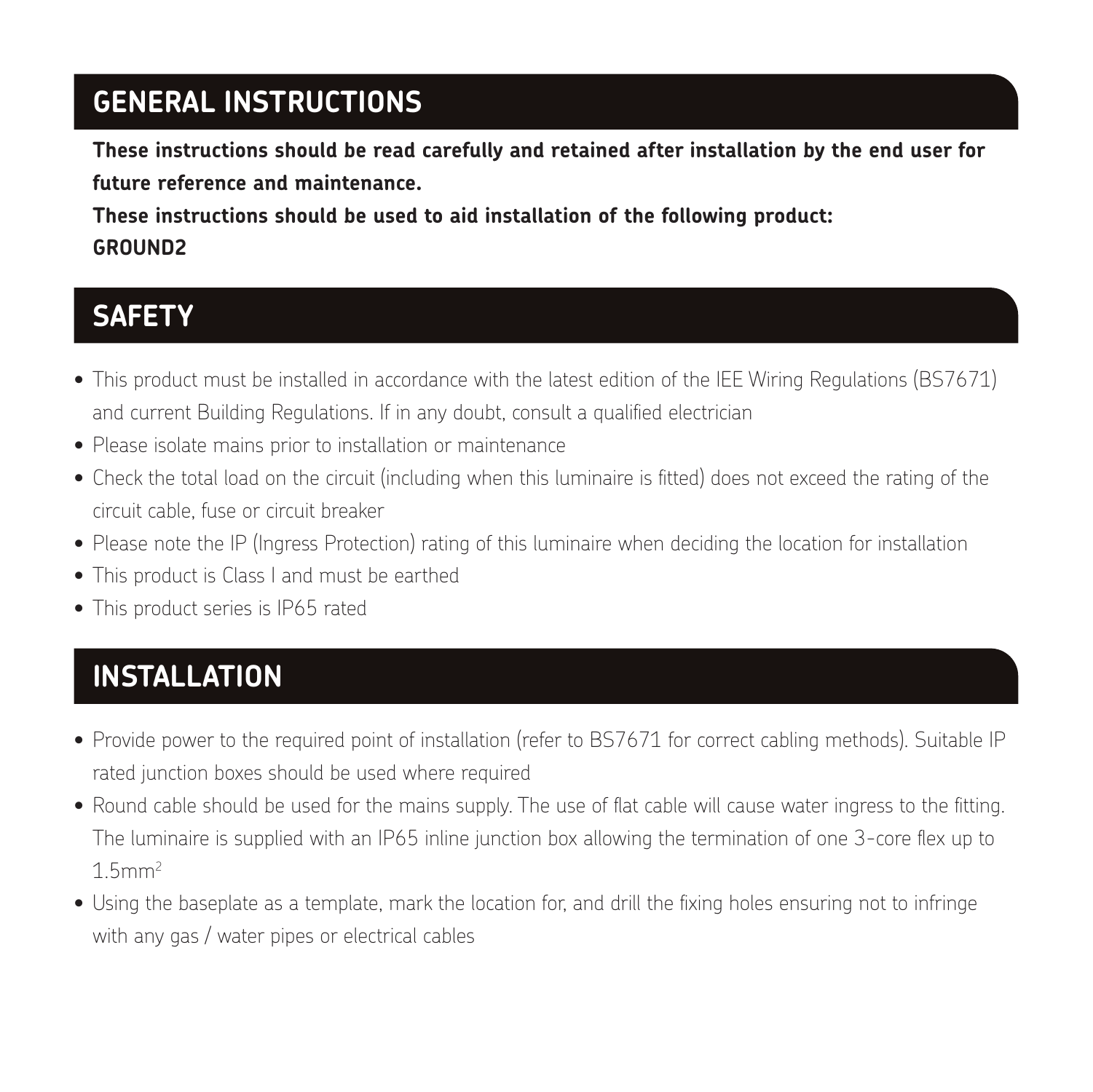

Fig. 1 • Connect the luminaire to the mains supply ensuring the correct polarity is observed: L - Live (brown), E - Earth (green/yellow), N - Neutral (blue) (see Fig. 2)



- Refit the lid of the junction box
- Fix luminaire to the desired surface using the fixings provided
- $\bullet$  Insert 2 suitable GU10 lamps (max. 2 x 35W)
- Switch on and check for correct operation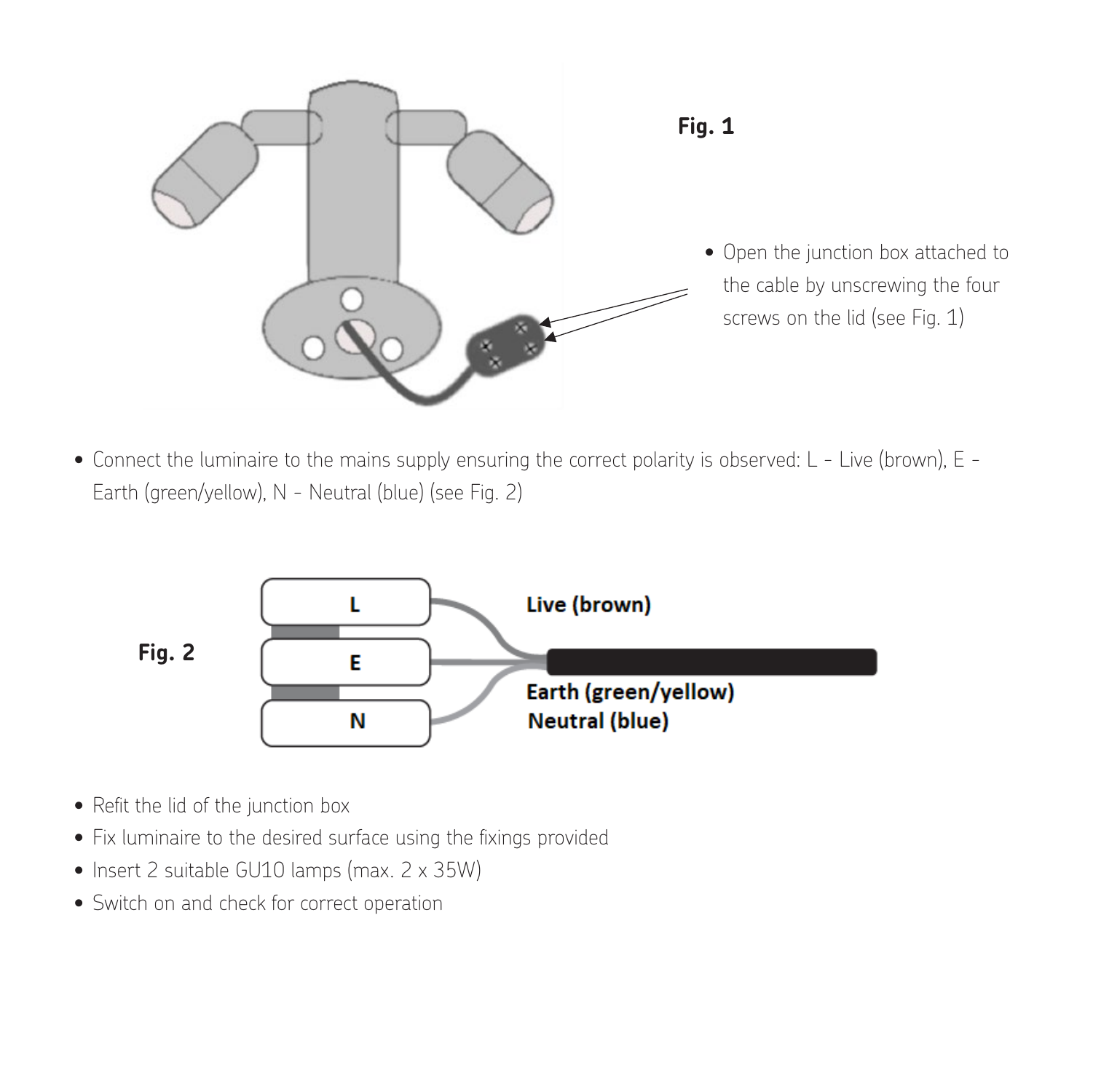## **GENERAL**

This product should be recycled in the correct manner when it reaches the end of its life. Check local authorities for where facilities exist.

Clean the external surfaces with a damp cloth using a mild solution of detergent and warm water only, do not use aggressive cleaning products or solvents which may damage the product.

Do not use any source of high-pressure washers to maintain or clean this luminaire.

This product is dimmable dependent on lamp type.

### **WARRANTY**

This product has a warranty of 1 year from date of purchase. Failure to install this product in accordance with the current edition of the IEE Wiring Regulations (BS7671), improper use, or removal of the batch code will invalidate the warranty. If this product should fail within its warranty period, it should be returned to the place of purchase for a free of charge replacement. ML Accessories does not accept responsibility for any installation costs associated with the replacement product. Your statutory rights are not affected. ML Accessories reserve the right to alter product specification without prior notice.